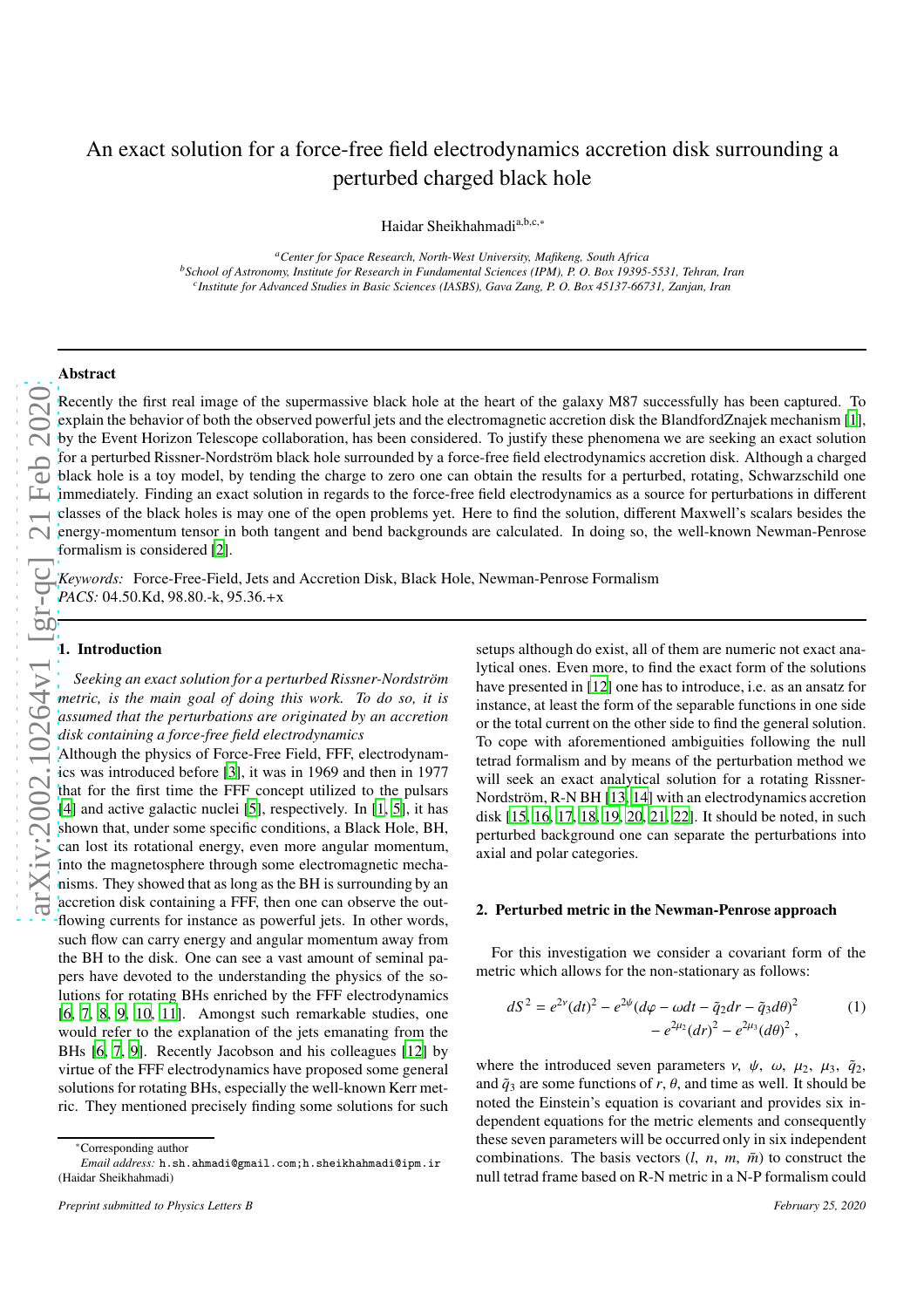be expressed as follows:

$$
l^{p} = (l^{t}, l^{r}, l^{\theta}, l^{\varphi}) = (\frac{r^{2}}{\Delta}, 1, 0, 0),
$$
  
\n
$$
n^{p} = (n^{t}, n^{r}, n^{\theta}, n^{\varphi}) = (1, -\frac{r^{-2}}{2\Delta^{-1}}, 0, 0),
$$
  
\n
$$
m^{p} = (m^{t}, m^{r}, m^{\theta}, m^{\varphi}) = (0, 0, -\frac{r^{-1}}{\sqrt{2}}, \frac{ir^{-1}}{\sqrt{2}} \csc \theta),
$$
\n(2)

where  $\Delta = r^2 - 2Mr + Q^2 = r^2e^{2v} = r^2e^{-2\mu_2}, l \cdot n = 0, \quad m \cdot \bar{m} = -1,$ and  $\bar{m}$  is the conjugate of  $m$ . We denoted by  $M$  total mass of the BH and by *Q* the charge of the in question BH. Based on the definition of the metric, [\(1\)](#page-0-0), the contravariant orthonormal basis of the model can be obtained as

<span id="page-1-1"></span>
$$
e_1^a = (e^{-\nu}, \omega e^{-\nu}, 0, 0),
$$
  
\n
$$
e_1^a = (0, e^{-\psi}, 0, 0),
$$
  
\n
$$
e_2^a = (0, \tilde{q}_2 e^{-\mu_2}, e^{-\mu_2}, 0),
$$
  
\n
$$
e_3^a = (0, \tilde{q}_3 e^{-\mu_3}, 0, e^{-\mu_3}).
$$
\n(3)

Before going any further, the perturbations in the metric can be discomposed into the axial and the polar types. Despite the polar ones, in the axial portion of the perturbations under changing the sign of variable  $\varphi$  the sign of the perturbed terms in the metric undergoes a change in sign and consequently one can expect a rotation or asymmetry in the BH. In other words, obviously, in the axial part the parameters  $\omega$ ,  $\tilde{q}_2$ , and  $\tilde{q}_3$  will be affected after considering a reversal in sign for  $\varphi$ . These different treatments lead to this fact that the axial and polar perturbations can be appeared independently and so they should be considered as decouple subsystems. Therefore, by virtue of the perturbation approach for tetrad bases in the N-P formalism we can obtain the axial, say imaginary or odd, and the polar , say real or even, portions of the Weyl scalars namely  $\Psi_0$  and  $\Psi_2$  as follows: one should note that hereafter, for simplicity, the portion of dragging by eliminating  $\omega$  is neglected, i.e.  $\omega = 0$ ,

<span id="page-1-0"></span>
$$
-2i\sigma \text{Im}\Psi_0 = \frac{r^3 \frac{C_{12}^{-3/2}}{\sin^2 \theta}}{(q_1[q_1 - q_2])^2 \Delta^2} (Y_{+2} \cos \bar{\psi} + Y_{+1} \sin \bar{\psi}) , \quad (4)
$$

and

$$
-2i\sigma\text{Im}r^{4}\Psi_{4} = \frac{r^{3}\frac{C_{H2}^{-3/2}}{\sin^{2}\theta}}{4(q_{1}[q_{1}-q_{2}])^{2}\Delta^{2}}(Y_{-2}\cos\bar{\psi} + Y_{-1}\sin\bar{\psi}), \quad (5)
$$

where

$$
Y_{\pm j}=V_j^{\pm}Z_j^{\pm}+(W_j^{\pm}+2i\sigma)\Lambda_+Z_j^{\pm},
$$

and for different definitions have appeared in above equation we receive

$$
W_j^{(-)} = W^{(-)} = \frac{2}{r^2} \left( r - 3M + 2 \frac{Q^2}{r} \right),
$$

and

$$
W_j^{(+)} = W^{(-)} - 2q_k \frac{\Delta}{r^3 \left(\mu_C^2 r + q_j\right)} \quad (j, k = 1, 2; j \neq k).
$$

where  $\mu_C^2 = 2n = (l - 1)(l + 2)$ . The real constant  $\sigma$  was appeared because of introducing the time-dependency of the perturbations as *exp*[*i*σ*t*]. Besides we obtained these solutions and have used them in the Regge-Wheeler and the Zerreli like equations respectively [\[23](#page-3-14)] and [\[24,](#page-3-15) [25\]](#page-3-16)

<span id="page-1-2"></span>
$$
Z_{1}^{(-)} = \sqrt{(q_{1} - q_{2})q_{1}}(H_{1}^{(-)} \cos \bar{\psi} + H_{2}^{(-)} \sin \bar{\psi}),
$$
  
\n
$$
Z_{2}^{(-)} = \sqrt{(q_{1} - q_{2})q_{1}}(H_{2}^{(-)} \cos \bar{\psi} - H_{1}^{(-)} \sin \bar{\psi}),
$$
  
\n
$$
Z_{1}^{(+)} = q_{1}H_{1}^{(+)} + i\sqrt{q_{1}q_{2}}H_{2}^{(+)},
$$
  
\n
$$
Z_{2}^{(+)} = -i\sqrt{q_{1}q_{2}}H_{1}^{(+)} + q_{1}H_{2}^{(+)}.
$$
\n(6)

Where

$$
\sin 2\bar{\psi} = \frac{2i\sqrt{q_1 q_2}}{q_1 - q_2} = \frac{2Q\mu_C}{\sqrt{(3M)^2 + (2Q\mu_C)^2}},
$$
  
\n
$$
q_1 = 3M + \sqrt{(3M)^2 + (2Q\mu_C)^2},
$$
  
\n
$$
q_2 = 3M - \sqrt{(3M)^2 + (2Q\mu_C)^2},.
$$

Accordingly we used the following abbreviations

$$
V_j^{(-)} = \frac{\Delta}{r^5}((\mu_C^2 + 2)r - q_j(1 + \frac{q_k}{\mu_{C}^2})), (j, k = 1, 2, j \neq k)
$$

*and*

$$
V_1^{(+)} = \frac{A}{r^5}(U + \frac{(q_1 - q_2)}{2}W), \ V_2^{(+)} = \frac{A}{r^5}(U - \frac{(q_1 - q_2)}{2}W),
$$

one notice that we have defined the following abbreviations

$$
U = (2nr + 3M)W + (\varpi - nr - M) - \frac{2n\Delta}{\varpi}
$$

$$
W = \frac{\Delta}{r\varpi^2}(2nr + 3M) + \frac{1}{\varpi}(nr + M),
$$

,

where

$$
\begin{aligned} \n\varpi &= nr + 3M - \frac{2Q^2}{r}, \\ \n\frac{1}{r} - v_{,r} &= \frac{1}{r\Delta}(r^2 - 3Mr + 2Q^2). \n\end{aligned}
$$

We immediately understood the real part of  $\Psi_0$  is as same as the equation [4](#page-1-0) without the coefficient  $2i\sigma$  on the left hand side. To investigate the ingoing and outgoing currents, say jets, we must find the solutions based on the null tetrads in regards of the FFF electrodynamics. But at first we can obtain all components of Maxwell's scalars for the perturbed R-N-BH and then we can consider the FFF conditions to obtain the in question exact solutions. Here automatically for  $2\phi_1 = F_{pq}(1^p n^q + m^p \bar{m}^q)$  we have  $Q/2r^2$ . Now for the remnant of Maxwell's scalars, axial and polar parts, respectively one has

$$
2i\sigma \text{Im}\phi_0 = \frac{3r\Lambda_+(Z_1^{(-)}\cos\bar{\psi} - Z_2^{(-)}\sin\bar{\psi})P_{I,\theta}}{\Delta\sqrt{(2q_1[q_1 - q_2])}} , \qquad (7)
$$

$$
2\sqrt{2}\text{Re}\phi_0 = \mu_c \frac{r}{\Delta} \Lambda_+(H_1^{(+)}\cos\bar{\psi} + \frac{2Q}{\mu r}\Phi)P_{l,\theta} ,\qquad (8)
$$

and

$$
2i\sigma \text{Im}\phi_2 = \frac{3r\Lambda_-(Z_1^{(-)}\cos\bar{\psi} - Z_2^{(-)}\sin\bar{\psi})P_{I,\theta}}{\Delta\sqrt{(2q_1[q_1 - q_2])}} , \qquad (9)
$$

where we used the relation between Gegenbauer function and Legendre function, i.e.  $C_{l+2}^{-3/2}(\theta) = \sin^2\theta(P_{l,\theta,\theta} - P_{l,\theta} \cot \theta)$ . We notice the functions  $Z_1^{(-)}$  and  $Z_2^{(-)}$  besides  $H_1^{(+)}$  $_1^{(+)}$  can satisfy the Schrödinger-like wave equations and under some specific constraints they will reduce to Regge-Wheeler and Zerreli equations respectively [\[23\]](#page-3-14) and [\[24,](#page-3-15) [25\]](#page-3-16).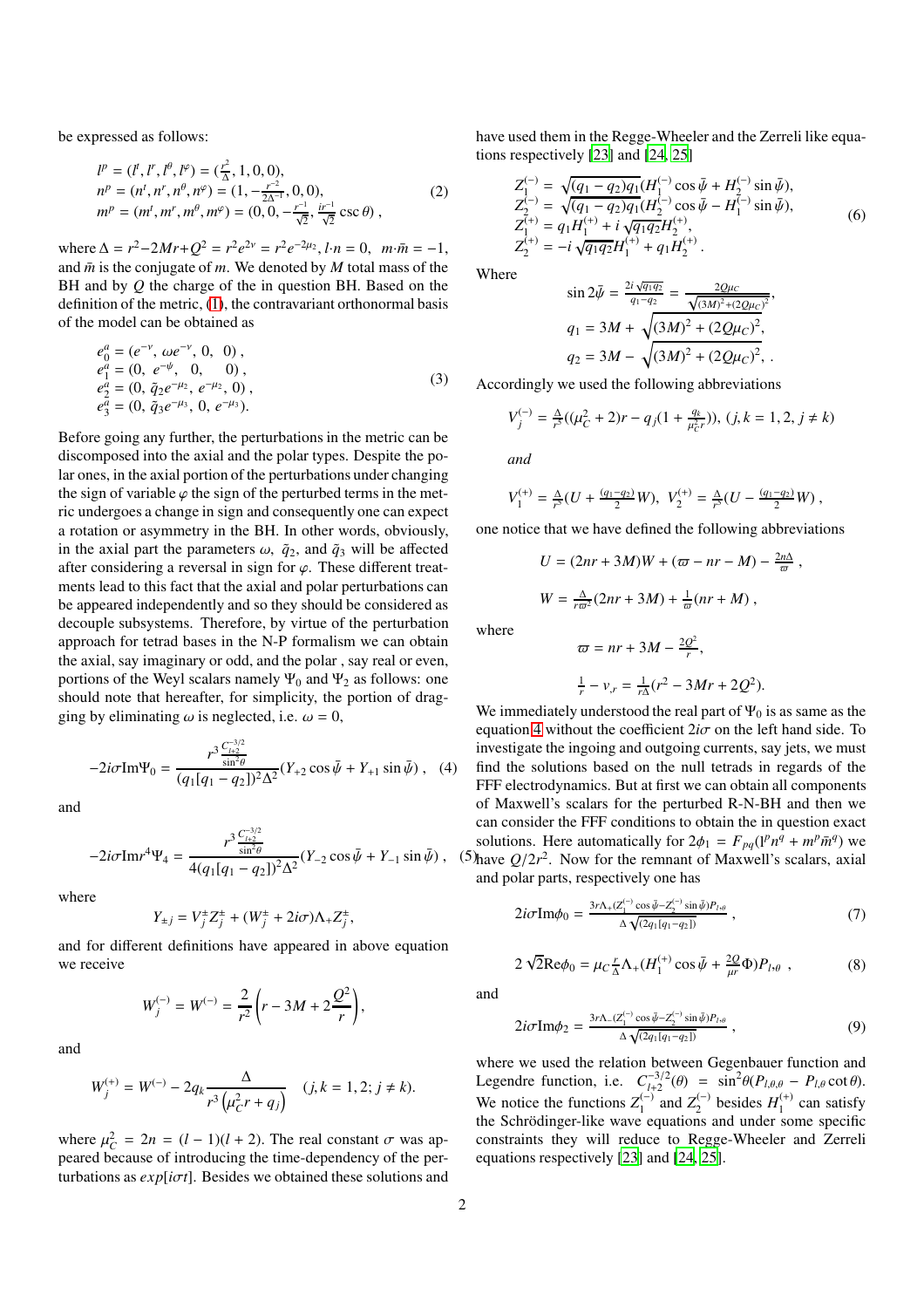# 3. Main results

The FFF electrodynamics is related to the systems in which the stored energy and momentum in the field is much larger than the matter. To understand what such a field is one can visualize for instance a strong magnetic field contains a low density plasma. Utilizing the FFF condition, viz.,

$$
F_{pq}J^q = 0 \t\t(10)
$$

as an extra condition besides the usual Maxwell's equations can be considered to find the solutions for the components of the 4-current. Following the N-P formalism [\[2](#page-3-1)] but for FFF electrodynamics we interestingly found that if one consider the current along one of the congruences, or null directions, e.g.  $l^p$  or  $n^p$ , the complicity of the equations dramatically will be decreased. By these assumption obviously it will be realized that  $\phi_1$  takes the imaginary values, and one of the scalars  $\phi_2 = F_{ab} \bar{m}^a m^b = \frac{e^v}{2 \lambda^b}$  $\frac{e^{v}}{2\sqrt{2}}[i(F_{01} + F_{21}) + (F_{03} + F_{23})]$  or  $\phi_0 = F_{ab}l^a m^b = \frac{e^{-v}}{\sqrt{2}} [i(F_{01} + F_{21}) + (F_{03} + F_{23})]$  based on the selection of direction will be equal to zero. Therefore, for the ingoing solutions  $J^p \propto n^p$  and we found  $\phi_2 = 0$ . For the outgoing solutions  $J^p \propto l^p$  and  $\phi_0 = 0$ . These results lead to this fact that for the FFF electrodynamics because of purely ingoing or outgoing solutions the scattering from the surface of the BHs does not exist. By virtue of the spin coefficient formalism of N-P approach, and for ingoing category for a rotating R-N-BH we can obtain the imaginary and real parts of Maxwell's scalar  $\phi_0$  as follows:

$$
Im\phi_0 = \frac{-ir}{\Delta \sin \theta} \Upsilon_{,\phi}(\nu,\theta,\varphi) ,
$$
 (11)

and

$$
Re\phi_0 = \frac{-r}{\Delta} \Upsilon_{,\theta}(v,\theta,\varphi) ,
$$
 (12)

where  $v = t + r_*$  and  $\Delta$  is, as mentioned above, the horizon function. Also the ingoing 4-current based on FFF Maxwell equations can be expressed as follows

<span id="page-2-2"></span>
$$
\sqrt{8}\Delta \pi J = (\cot \theta \partial_{,\theta} + \partial_{,\theta,\theta} + \frac{1}{\sin^2 \theta} \partial_{,\varphi,\varphi}) \Upsilon(\nu,\theta,\varphi) \,. \tag{13}
$$

Now by equating axial and polar parts of perturbed solutions we can find the exact solution for the Maxwell's scalar  $\phi_0$  respectively as following:

<span id="page-2-0"></span>
$$
\Upsilon_{axial}(\nu,\theta,\varphi) = \int_{\varphi_1}^{\varphi_2} \frac{3\sin\theta}{\sigma(2q_1[q_1-q_2])^{1/2}} \tag{14}
$$
\n
$$
\times \Lambda_+(Z_1^{(-)}\cos\bar{\psi} - Z_2^{(-)}\sin\bar{\psi})P_{l,\theta}d\varphi,
$$

and

<span id="page-2-1"></span>
$$
\Upsilon_{polar}(\nu,\theta,\varphi) = \frac{-\mu_C}{2\sqrt{2}} \Lambda_+(H_1^{(+)}\cos\psi + \frac{2Q}{\mu_C r}\Phi)P_l(\theta) \ . \tag{15}
$$

Now by virtue of equation [14,](#page-2-0) [15](#page-2-1) and [13](#page-2-2) easily the null 4 current can be obtained. For the outgoing waves one has to consider the coordinate  $u = r_* - t$  and  $\phi_2$  instead of  $\phi_0$  and the procedure is as same as ingoing one.

Here based on the definition of energy momentum tensor in the N-P tetrad formalism, i.e.

$$
T_{pq}^t = F_{pr}F_q^r - \frac{1}{4}\eta_{pq}F_{\tilde{p}\tilde{q}}F^{\tilde{p}\tilde{q}}
$$

we can receive the following equations for ingoing and outgoing solutions, *t* on the top of the letters refers tetrad formalism,

$$
T_{11}^{t} = -2\phi_0 \phi_0^*, \ T_{13}^{t} = -2\phi_0 \phi_1^*, \ T_{12}^{t} + T_{30}^{t} = -4\phi_1 \phi_1^*
$$
  
\n
$$
T_{23}^{t} = -2\phi_1 \phi_2^*, \ T_{22}^{t} = -2\phi_2 \phi_2^*, \ T_{33}^{t} = -2\phi_0 \phi_2^*
$$
 (16)

Obviously for the ingoing solutions the terms  $T'_{23}$ ,  $T'_{22}$  and  $T'_{33}$ will be removable. Also from the relation between bend spacetime and tetrad basis

$$
\boldsymbol{T}^t_{_{pq}} = \boldsymbol{e}^a_{p} \boldsymbol{e}^b_{q} \, \boldsymbol{T}^B_{ab} \;\; , \label{eq:3.1}
$$

and by virtue Eq.[\(3\)](#page-1-1) we obtain

$$
\begin{aligned}\n\overset{B}{T}_{11} &= e^{2\psi} \, \overset{t}{T}_{11}; \\
\overset{B}{T}_{13} &= (e^{\psi + \mu_3} \, \overset{t}{T}_{13} - q_3 e^{2\psi} \, \overset{t}{T}_{11}), \\
\overset{B}{T}_{12} &= (e^{\psi + \mu_2} \, \overset{t}{T}_{12} - q_2 e^{2\psi} \, \overset{t}{T}_{11}), \\
\overset{B}{q_3} \overset{B}{T}_{10} + \overset{B}{T}_{30} &= e^{\mu_3 - \nu} \, \overset{t}{T}_{30} \, .\n\end{aligned} \tag{17}
$$

## 4. Appendix

To receive the final solutions we have used some definitions and abbreviations in the context in which can be introduced as follows, for more details we refer the reader to [15, 16, 17, 18, 19, 20, 21, 22]. Based on the turtle coordinate and following S. Chandrasekhar works introduced in [\[26,](#page-3-17) [27,](#page-3-18) [28\]](#page-3-19) we used  $\Lambda^2 Z^{(-)} = V^{(-)}Z^{(-)}$ , and

$$
\frac{d}{dr_{*}} = \frac{\Delta}{r^{2}} \frac{d}{dr}, \Lambda_{\pm} = \frac{d}{dr_{*}} \pm i\sigma, \Lambda^{2} = \Lambda_{+}\Lambda_{-} =
$$
\n
$$
\Lambda_{-}\Lambda_{+} = \frac{d^{2}}{dr^{2}} + i\sigma^{2},
$$
\n
$$
r_{*} = \int \frac{r^{2}}{\Delta} dr = r + \frac{r_{+}^{2}}{r_{+} - r} \lg|r \times r_{+}| - \frac{r_{-}^{2}}{r_{+} - r} \lg|r \times r_{-}|.
$$

For different components of magnetic field one has

$$
B_{23} = \frac{-Q\mu_c}{r^2} H_1^{(+)} - \frac{2Q^2e^{\nu}}{r^3} \Phi
$$
  
\n
$$
B_{03} = \frac{-Q\mu_c}{r^2} H_{1,r}^{(+)} - \frac{2Q^2e^{\nu}}{r^4 \varpi} (nrH_2^{(+)} + Q\mu_c H_1^{(+)}) +
$$
  
\n
$$
\frac{2Q^2e^{-\nu}}{r^6} (2Q^2 + r^2 + 3Mr),
$$

where

$$
H_2^{(+)} = \frac{r}{n}X - \frac{r^2}{\omega}(L + X - B_{23}),
$$
  
\n
$$
H_1^{(+)} = \frac{-1}{Q\mu}(r^2B_{23} + 2\frac{Q^2}{r}(\frac{r}{n}X - H_2^{(+)})),
$$
  
\n
$$
\Phi = \int (nrH_2^{(+)} + Q\mu_C H_1^{(+)})\frac{e^{-\nu}}{\omega r}dr.
$$

One has to consider these definitions also to Eq.[\(6\)](#page-1-2). Now for the polar part of the perturbations and to separate the parameters *r* and  $\theta$  we considered these definitions

δν = *N*(*r*)*Pl*(θ), δµ<sup>2</sup> = *L*(*r*)*Pl*(θ),

$$
\delta v = N(r)P_l(\theta), \, \delta \mu_2 = L(r)P_l(\theta), \n\delta \mu_3 = (T(r)P_l(\theta) + V(r)P_{l,\theta}(\theta) \cot \theta) \n\delta F_{02} = \frac{r^2 e^{2v}}{2Q} B_{02}(r)P_l(\theta), \, F_{03} = -\frac{r e^{v}}{2Q} B_{03}(r)P_{l,\theta}(\theta), \nF_{23} = -i\sigma \frac{r e^{-v}}{2Q} B_{23}(r)P_{l,\theta}(\theta).
$$